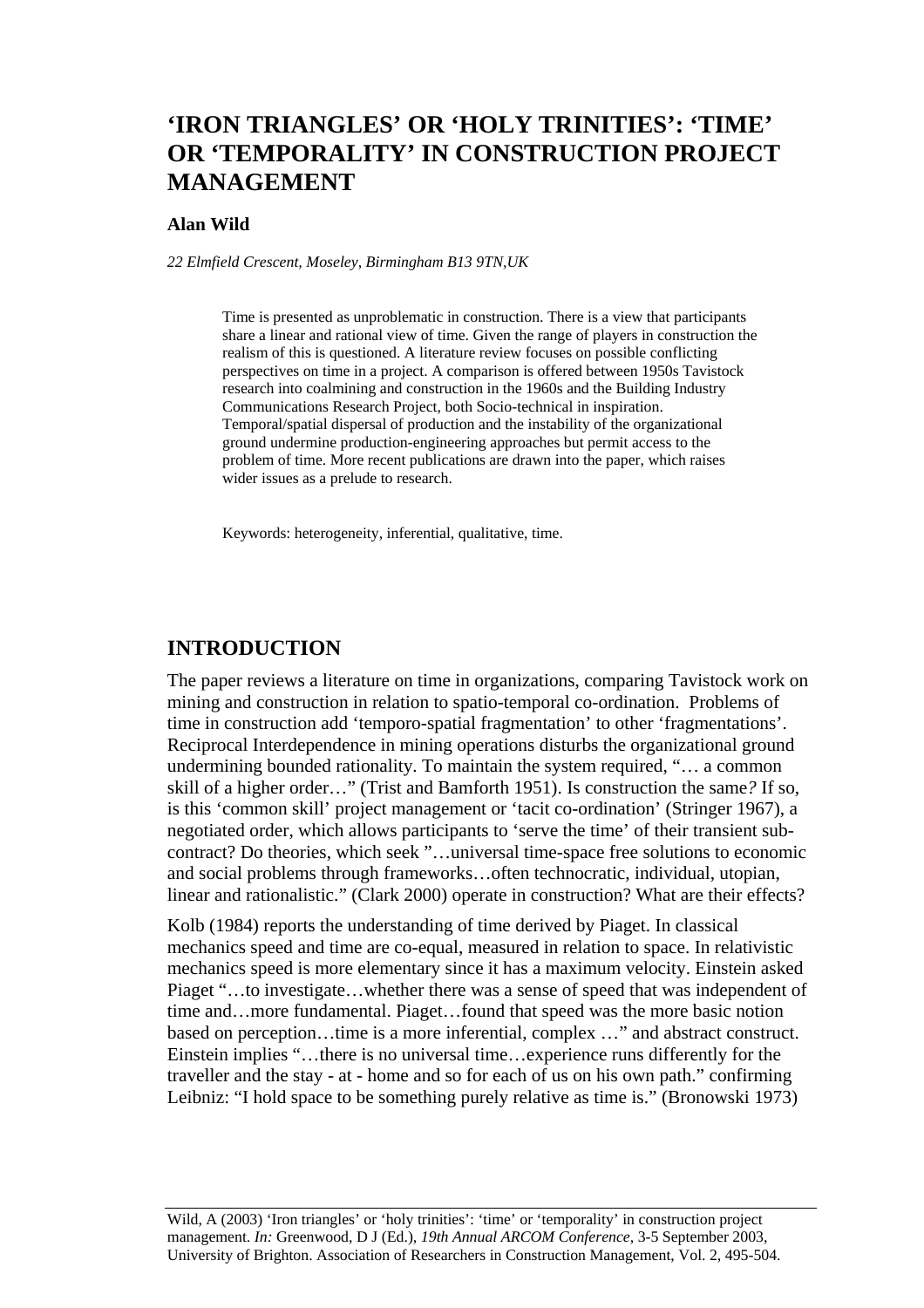## **HASSARD'S REVIEW OF TIME**

Hassard (1997) reviews metaphors of time: the Cycle and fluctuating rhythms and the Line and clock rhythms. Ontologically he discusses Time and existence, epistemologically Time and understanding, interpreting time along three dimensions:

- As an external, objective fact vs. as a subjective essence, socially constructed.
- Homogeneous time vs. heterogeneous time
- Time as unitary and quantitative vs. time as manifold and qualitative

Linear time is progressive and rational; commodfied in the market, compressed by the efficiency of specialization and conceived as money; a limited resource and a valuable commodity, in settings of reciprocal appropriation and synchronization. Factory settings induce temporal rigidification and standardization. Man is synchronized to the work: "…technical determinism dominates modern perceptions… arithmetic equations…offer…finite limits and optimal solutions to temporal structuring. " Visible, standardized clock time provides an organizing framework to synchronize activities. It commodifies and finely controls labour as a factor of production through Scientific Management. Quantitative Time Reckoning emphasizes scarcity and stewardship. Rational time is "…a *boundary condition* of the employment relation…an objective parameter rather than an experiential state." Precise structuring and distribution of temporal assets in organizations are ideal.

Qualitative time reckoning suggests the world includes self-paced work processes. New employment forms and boundary spanning organizational functions imply temporal flexibility. Professional roles retain flexible, event-based trajectories. Nonprofessional roles including crisis and maintenance functions operate within irregular, partly self-determined and heterogeneous time settings. Employer time structuring practices are complex and less deterministic. Socio-technical theory emphasizes temporal autonomy, with time structuring in the hands of those within semiautonomous work settings. Work groups construct their own time-reckoning systems. Manufacturing time involves bounded rationality subject to the contingencies and limits of every day practice. External chaos deprives market based post-modern organizations of long-term horizons. "…temporal strategies…seldom equate with ideal calculations…" Time compression reverts readily to loosely coupled models.

In French writing time is a form of collective consciousness, symbolic of the social and its rhythms. American writers identify time as fragmented and reconstituted at the level of society: social time is qualitatively different as a category of thought. Time reckoning is a pluralistic group activity. Gurvitch develops a complex, plural typology of Time differentiated between social groups and classes. Ethnographic research reveals time strategies of workers to mitigate boredom and contest management control. Temporal/Structural Repertoire (Clark 2000) reflects differences in the 'Phase intensity' of work with degrees of self-regulation and management control. 'Structural Pose', the tacit, experiential rules of conduct, reflects recurrent sequences of actions related to shifts in context, which require innovatory responses; a time reckoning related to strategic, cyclic, event based trajectories.

Western time concepts reflect functionalism, specialization, formalization and rationality. The temporal patterning of an actors multiple actions creates three key coordination problems: internally, in relation to those of other actors and in relation to other objects or events. These involve: reduction of temporal uncertainty, requiring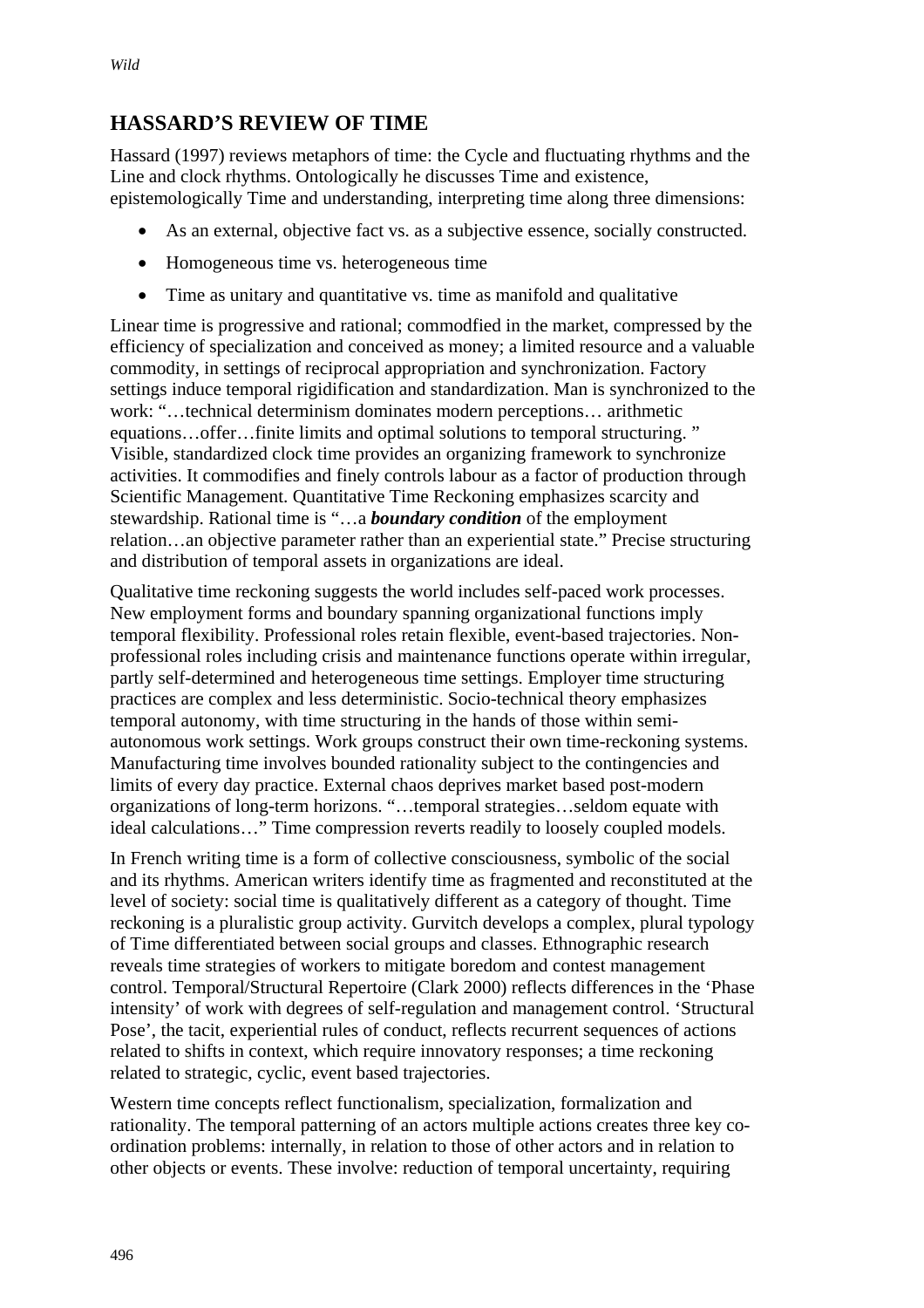schedules, conflicts over activities, requiring synchronization and allocation of scarce time, requiring distributional efficiency. Organizations must buffer their operational core against uncertainty to attain bounded rationality (Thompson 1967) as a precondition for resolving problems of time structuring. Pooled, sequential and reciprocal interdependence require standardization, planning and mutual adjustment in sequence. These contain the others, implying increasing costs of co-ordination and resources of time. The most formally efficient structure works from reciprocal interdependence to serial and pooled interdependence.

Size implies greater specialization and complexity. Performance for functional efficiency of an activity is at the expense of integration. Specialization fixes activities rigidly, creates pressure to automate and violates its own key premise, the interchangeability of parts. Larger systems are more demanding spatially and temporally generating formal synchronization. Implicit rules, previously indexed to individuals, become formalized and tied to specific roles. Expected behaviour is objectified onto functions in the structure. The role acts and formal procedures permit more explicit synchronization. Such tight coupling is not universal. "...many organizational activities…require the synchronizing of individuals - as subjective actors - as well as of processes…by the organic…developing (of) implicit (regulatory) norms."mitigating the economic costs and social dissatisfactions of poor synchronization. Time scarcity involves efficient matching of tasks to limited time slots through prioritization with problems of role overload and perceived scarcity of time relative to task. Time precision is double-edged: functional specialization; temporal and spatial segregation, synchronization and time measurement eventually conflict. More tightly synchronized and scheduled activities may conflict with perceived scarcity of time in each role, the precision of synchronization and strains on role boundaries.

## **TAVISTOCK ON MINING AND CONSTRUCTION**

Trist and Bamforth (1951) report the transition between craft, hand-got production of coal and the mechanized long-wall method, which never realized its production engineering potential. The production cycle was extended significantly and the responsible autonomy of the craft process was lost. This aligned methods, organization and legal constraints within the face-to-face, self-managing workgroup; its context of time, space and darkness; the absence of intermediate management and the moral intensity of the community. Long-wall technology replaced this with a large working group 'organized' by intermediate managers. In this "…large-scale mobile layout…the spatio-temporal structure of the long face and the shift sequence makes a difficult habitat when considered as a theatre of communication and good working relationships…between forty men, their shot firer and shift deputies…the scale…of the task transcends the limits of simple spatio-temporal structure…under which those concerned can complete a job in one place at one time…"

Differentiation and interdependence of tasks was exacerbated by engineering difficulties and the social disintegration of the workforce. The system "…vulnerable to its need for one hundred per cent performance at each step…" was inimical to the stability of the 'organizational ground'. Tight coupling fed disturbances in production into the organizational framework: a tendency to crisis management in a "…system always working to some extent against the threat of its own breakdown…" Maintaining stability in the 'ground' implied "…a common skill of a higher order than that required to simply to carry out, as such, any of the operations belonging to the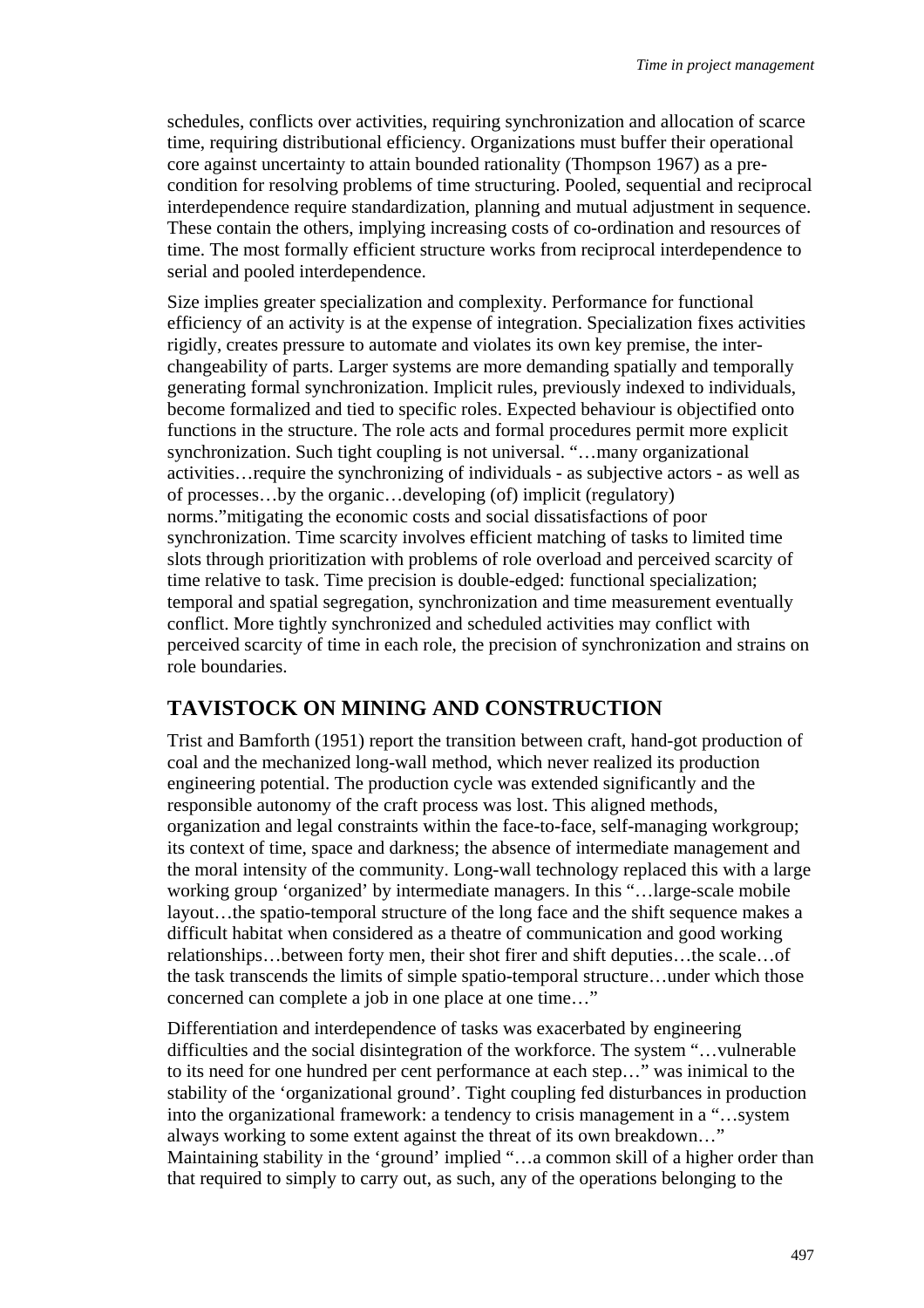production cycle. " The simplicity and stability of the hand-got system buffered the operational core of the colliery assisting bounded rationality in the 'organizational ground'. The long-wall system required greater effort and skill to attain similar bounded rationality. The miners significantly initiated learning it. Their reflexivity "…(a) capacity of actors to modify present action by imagining its consequences based on previous experiences…" (Clark 2000) recovered and adapted certain features of the hand-got system. The sociological boundedness of the wider community and the stable political economy of government support assisted this organizational creativity of a traditional working class community.

### **A COMPARISON WITH CONSTRUCTION: SPATIAL DISPERSION**

Comparing coal and construction raises questions about stability in the outer and inner contexts of construction firms and projects in relation to project operations. Construction is similar to mining, discounting underground conditions and the anxieties they induce, in the masculine work force and the intrinsic difficulties of its spatio-temporal structure. Gilbreth attempted to develop Scientific Management to rationalize diversity of methods amongst bricklayers. Distance of sites from head office undermined his 'Field System', which took the separation of planning and working to a logical conclusion and failed (Pollard 1974). Alsop (1964) compares the spatial dispersion of agriculture to construction. Groak (1994) views construction as 'a population of projects'. Construction is a set of shifting figures (projects) on a shifting sociological ground (Trist 1976). Instability of the organizational ground of the project is implied. Production, that is subcontracts, is a set of shifting figures in a world of stratified instabilities, sociologically derived at first and then self-induced.

### **TIME IN CONSTRUCTION: THE INSTABILITY OF OPERATIONS AND THE PROJECT**

Post-war reports on construction are preoccupied with time compression (Wild 2002a) through management control. Higgin and Jessop (1965) use time diagnostically. Their model of linear communications is fragmented by external forces, acting through construction project role systems. Serial interdependence is transformed into reciprocal interdependence by the conservative ideologies of construction organizations and shifting social forces. Uncertainty and Interdependence (Crichton 1966) demonstrates the effects on an ideal operational decision process. Optimum functioning of operations implies "…certain inherent qualities…that any control system must take account of if..." Constant, comprehensive attention and feedback are critical for a valid, timely sequence of decisions. Problems of time structuring are not easily reduced to clarity of means and ends within serial interdependence (Thompson 1967). Reciprocal interdependence is intrinsically more expensive to co-ordinate implying difficulties with process approaches. Feedback forces projects towards their origin in design (Crichton 1966) - time compression in reverse.

In this formally serial process, responsibility for the effectiveness of communications has to be handed on from phase to phase. Due to 'Fragmentation' it becomes a reciprocal process requiring high skills among the parties as the condition for bounded rationality. Reciprocal interdependence diverts attention and resources down the line of prior decisions disturbing cost and quality, which may be sacrificed in crisis driven recovery processes, inducing further uncertainty. Serial interdependence underpins the false coherence (Wild 2002b) of prescriptions for solving construction 'problems'.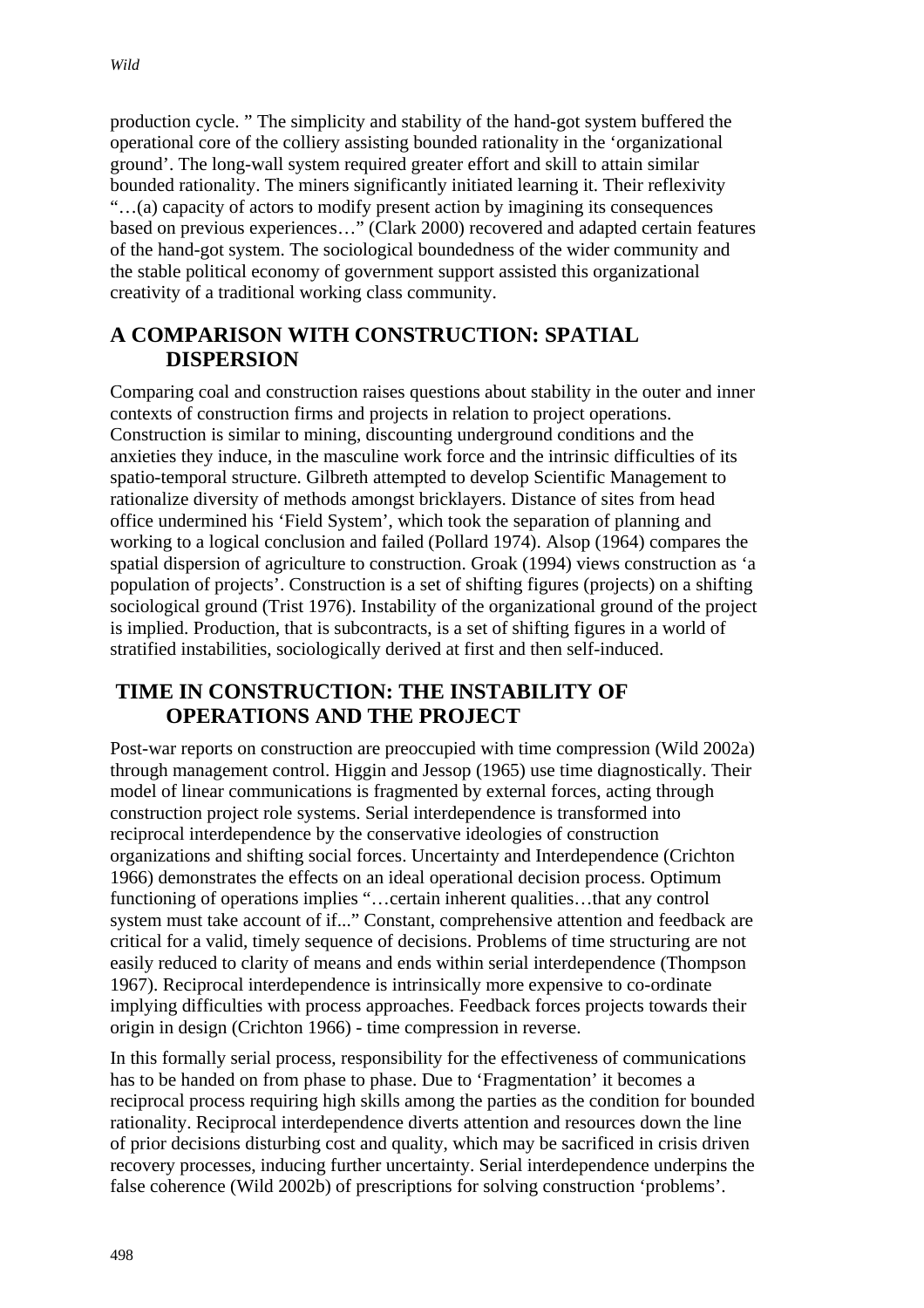External instability, institutional fragmentation and reciprocal interdependence in production explain its under-boundedness. Production engineering models draw government construction policy into a linear time paradigm, a conventional wisdom (Boyd and Wild 1999) around a discourse of a self-fragmenting industry.

#### **TIME, SCIENTIFIC MANAGEMENT AND CONSTRUCTION 1945 -70**

Britain adopted Scientific Management slowly and patchily. Rationalization reflected expansion of new industries and decline of the staples. Bedaux was the dominant approach. It limited "…the restructuring of management…and enabled the control system to be clipped onto the existing management structure…the traditional assembly industries, such as building were not affected …" (Littler 1982). Pre-war unemployment resolved organizational problems, absorbing indeterminacies, guaranteeing flexibility and obviating any need for costly planning systems. Wartime denied construction the systematization of other industries (Phillips 1950). Construction from 1945 had to re-establish a work force of changing skills. Electrical contractors doubled from 1945 to 1949 indicating the post-war role of electrification. In the 1960s systematic management was restricted. Emmerson (1962) reported 14% of operatives on incentive schemes compared to 42% of manufacturing. NBPI (1968) showed 33% of craftsmen and 47% of labourers received a variable bonus related to output. Most PBR schemes were weakly managed indicating constructions inability to accept transferred 'solutions to its problems'.

Crichton (1966) reported the "…uncritical and inappropriate application of techniques of 'scientific management'. We have yet to see these techniques used as true planning tools. Usually they are abandoned in the face of the inevitable uncertainties encountered. At best they are kept up to date after the event as a record... inappropriate use of mechanistic management tools such as the critical path method …leads to antagonism to all control techniques…" Higgin and Jessop (1965) used operational research to investigate functional relationships and communications and compress pre-construction time using concurrent processes. Such methods were context dependent. While greater formal efficiency was possible through a sole coordinator, existing interests, values and power relationships undermined this. The critical importance of reciprocal communications processes has been discussed.

#### **TIME RECKONING IN CONSTRUCTION**

Construction demonstrates diversity of organizational cultures (Lansley 1994), and personal and professional constructs (Boyd and Wild 1996). How do these relate to the analysis of time? Time Reckoning systems (Clark 2000) are institutionally located and substantively rational. The evolution of management (Teulings 1986) suggests four functions whose time frames range from long to short term:

- Ownership
- Allocation of investment
- Innovations and product market development
- Operations and the labour process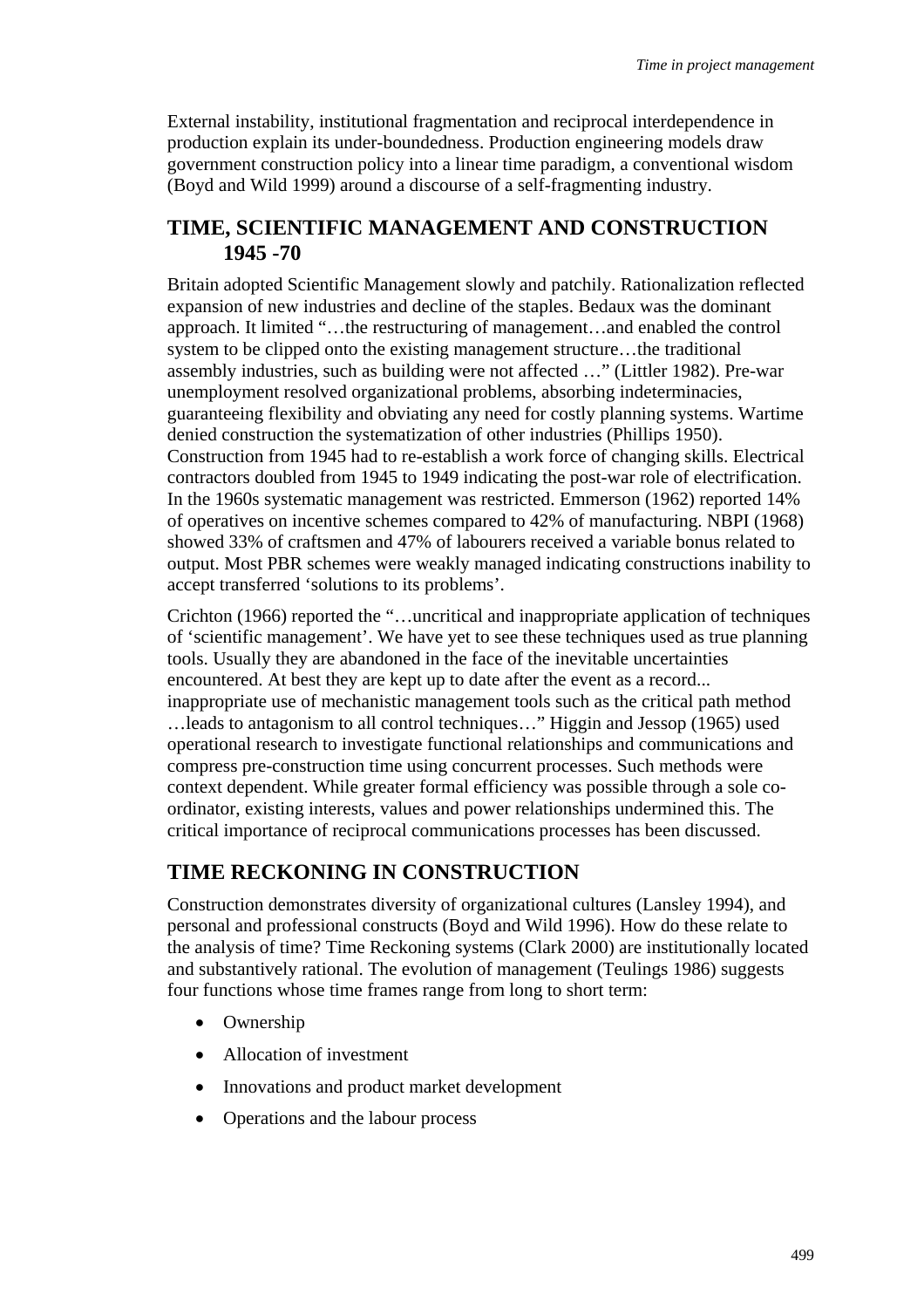Their problematic alignment, if resolved, is a source of competitive advantage. In construction temporal alignment is intrinsically weak. Investment decisions, design and innovation lie outside the construction firm. Production is sub contracted and project transience is normal although the implicit strategies for reducing uncertainty of those who work in the game, ameliorates the effects (Beardsworth et.al.1988). Informal long-term relationships and trust transform the subcontract into a quasi firm, with responsible autonomy in the project. This temporal autonomy results from the clash of strategic concerns at the apex of construction firms with cost and flexibility which support subcontracting, with difficulties of supervision and control on site. The site is a local arena for problems of time in relation to activity schedules. The limited time horizon of the project inhibits conventional, systematic management.

Motivation on site requires time to build trust, hence the preference for a team of core workers to transfer from site to site. The unpredictable flow of activity constrains continuity amongst direct production workers. Activity density: the problematic concentration of work into limited physical space creates congestion, overlapping activities and conflicts within an improvised production process. Attempts to compress time induce greater density of activity against limited available space. Value conflicts over priorities and access induce a directive style of management. Critical path methods presenting event sequences as parallels clash with spatial constraints.

Construction is subcontracted for reasons of cost, technical and labour market factors. Unfamiliarity of people is a source of instability. This cuts both ways in production, affecting the dynamics of power relationships, surveillance and expectations of performance within a game of wider discretion played due to the indirect character of management. Long-term networks buttress market relationships, build trust and induce higher performance and quality. Varying market conditions influence power and dependence relationships. The site manager role reflects a short-term industry with a fragmented division of labour in a sub contracted setting.  $3 - 4$  men's work is concentrated in one role with pressures from the client, firm and the value of the job. In a fragile environment he is at the mercy of the weather, material deliveries, and problems with labour and problems for getting information:

*"This is an industry without understanding. We don't understand people. We don't want to understand, we haven't got time to understand…", (Beardsworth et al 1988).* 

Too much time is spent accommodating and dealing with multiple demands in a temporally limited context. Yet there is clarity about the expectations placed upon them. Role ambiguity and lack of authority are not issues of great significance for these site managers (Beardsworth et al 1988).

The 1990s crisis in architecture (Danks, Shephard and Wild 1998) forced a focus on finance, clients, costs and time using IT. Relationships with clients are actively managed to ensure cash flow. Larger practices accumulate financial information for bids. Partnership and senior time is committed to these problems, supported by information systems and external partnerships with consultants, finance specialists and clients. Different practices reflect personalities and organizational histories. Reflective time is spent understanding the uncertainties, which surround work. Networking with selected consultancies is preferred. Specialist services around project finance and client uncertainty about money are provided through relationships with preferred financial institutions. Advice on the CDM Regulations and the lifecycle of buildings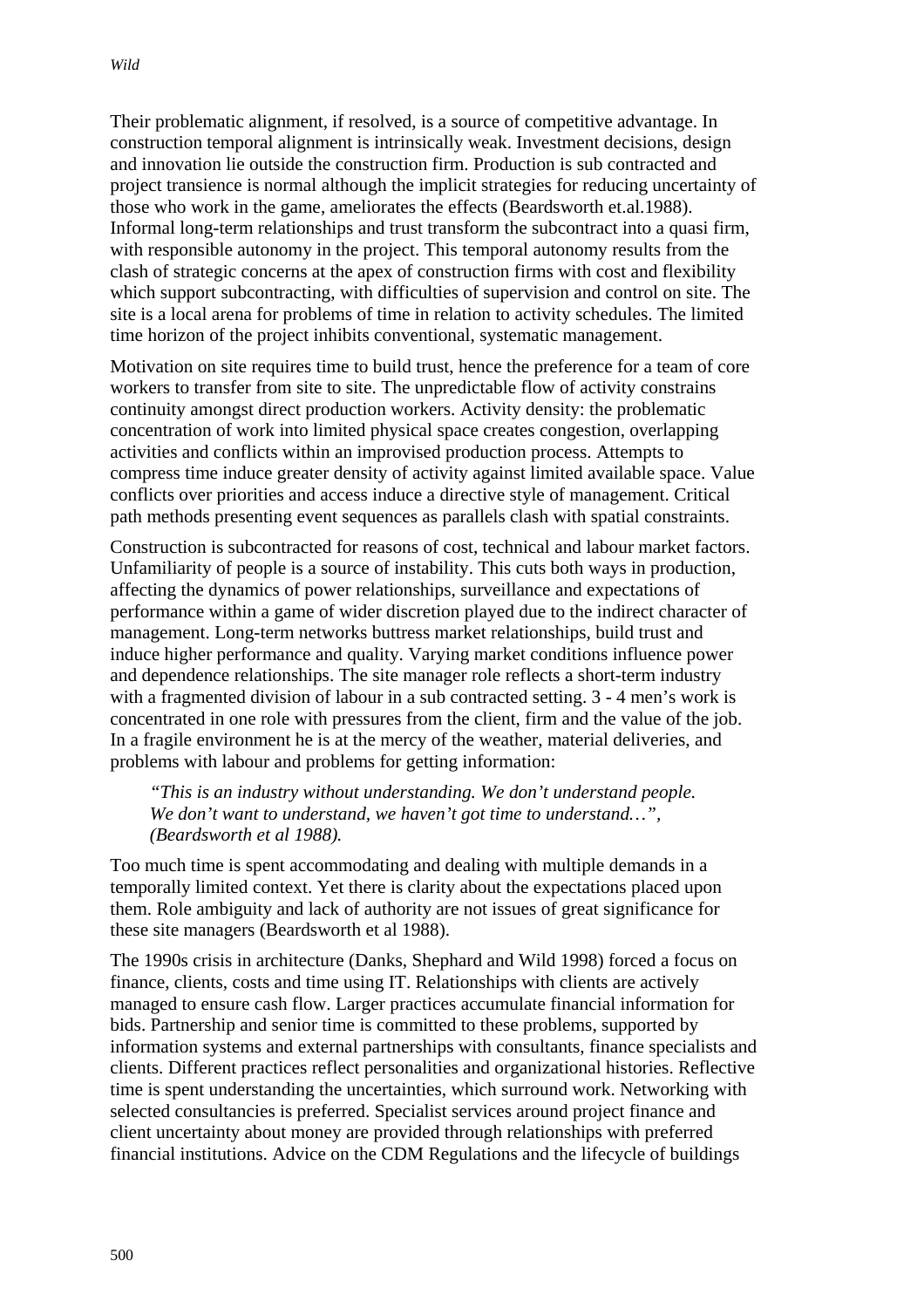offer the opportunity to sell on a time charged basis. These are '…a structural pose…'(Clark 2000) a new attention to time and iterative planning.

Medium sized privately owned regional construction firms reflect a strategic recipe (Spender 1989). The firm is 'bought out' of direct regulation by financial markets by its management and reserves allow you to buy time to build relationships. Design and Build operates partly through partnering with architects but with detail in house. Short and long-term orientations are crucial and these operate at different levels of the construction system. Financial markets regulate metropolitan construction firms in the investment market. Other sectors seek stability and a practical realization of 'Trust and Money' (Latham 1993) through tactics for reducing uncertainty within local and regional contexts. Do these contexts lack the formal managerial time of Latham (1994) and Egan (1998) creating an implicit collaborative order (Gray 1989), which underpins initiatives such as Construction Productivity Network? Do m4i and CBPP represent a recursive (Clark 2000) past of institutional fragmentation and official ignorance (Wild 2003), and a proliferation of initiatives under the patronage of 'powerful characters'? The briefest discussion of time raises important questions.

Evans (1994) argues that the milestone chart is crucial in diagnosing project failure. The literature emphasises a balanced focus on objectives. Is this misleading? Do contingencies around cost, quality and external pressures (Vaughan 1996) stack up against project schedules? Are procedures for time, cost and quality dealing with analytically and substantively distinct logics, which hide beneath a nominal formal rationality? Would sophisticated time reckoning (Clark 2000) constitute appreciation of 'thick' qualitative rather than 'thin' quantitative information? (Mintzberg 1989). Bissell (1998) argues for judgment by the project manager. Procedures are necessary but not sufficient. This is 'Diagnostic use of Concepts' (Boyatzis 1982).

What appreciations of time operate in construction? …laying a brick…the temporal short-sight and limited function of the subcontractor…the 'day work antenna' of the labour only ganger…the overlapping scenarios of the project manager…the temporally structured uncertainties of the client as the false coherence of the expenditure 'S curve' decomposes into phases of investment inducing crises in the shifting inner context of the client…the fifty year life cycle of buildings…the eternity of 'great' architecture? What happens to reflexivity in a crisis? Do players in the game have time to mobilise past experience? Do they negotiate around their conventions, uncritically recycling experience (Boyd and Wild 1996)? What is the psychological content of cycles of recursive-ness and improvization in projects? (Clark 2000) Do we know which and whose time constructs are inside or outside the project, at which levels and functions of management? Do strategic time calculations correspond among clients and construction firms? Is an initial view of '…strategic time reckoning…' in construction available?

Wild (2001) argues that project management roles must be found, made and taken. This action must be replicated to maintain the project organization against temporal transience and conflicting time constructs. These have to be aligned as the project migrates haltingly along its nominal critical path through a 'Plurality of Social Systems'. (Burns 1966) The project manager develops a personal form of social forecasting, a set of '…overlapping temporal gestalts…' (Emery 1974) to tacitly coordinate the project as multiple, shifting and overlapping presents. Sharifi (1988) emphasises a similar *in times* approach: a 'Chunking of time…' and the "…organizational temporal context as a spread of experienced past events, perceived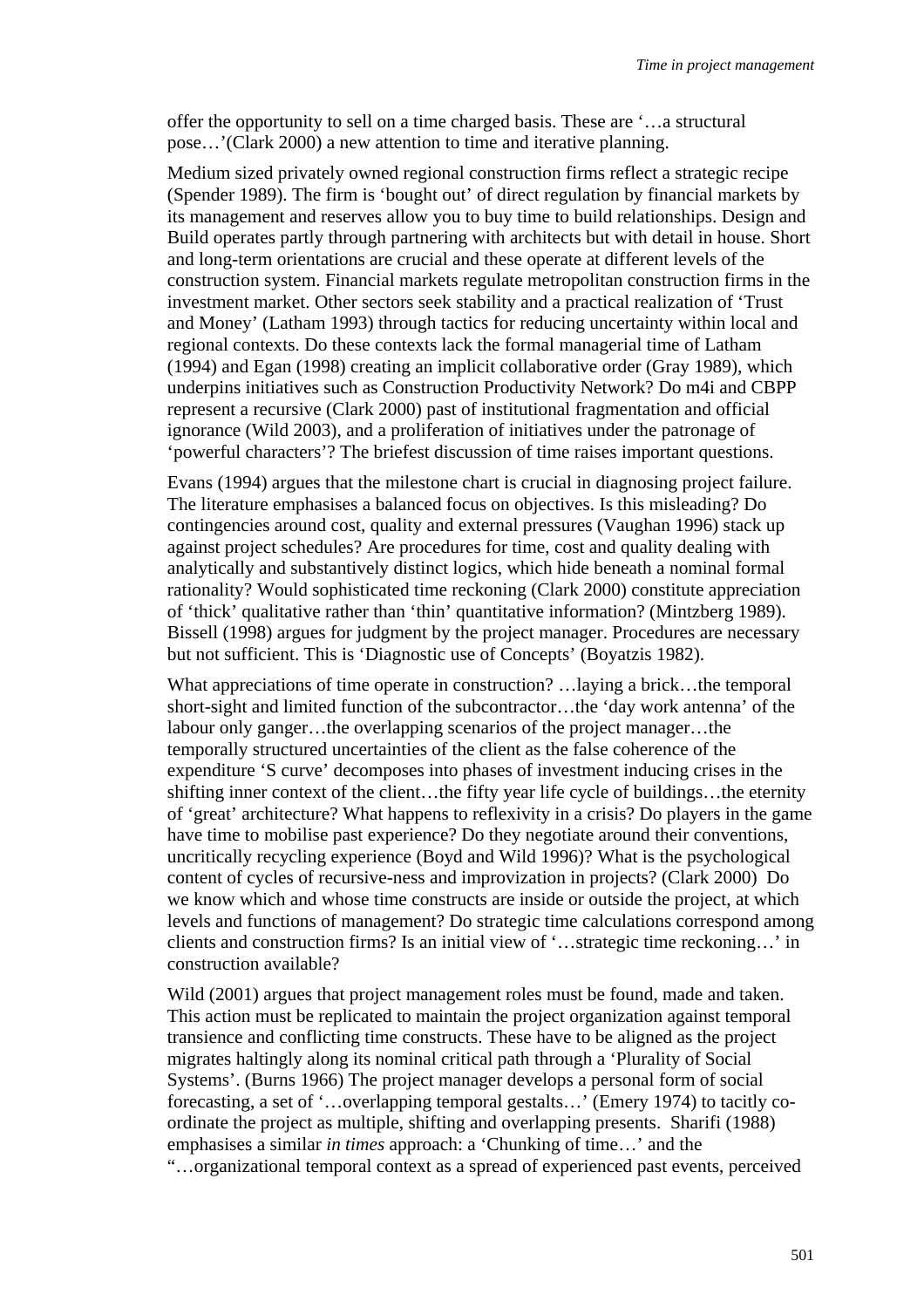present events and anticipated future events…" which provides a framework for the politicking and networking of managerial activities. These templates and interpretations are personal constructs (Boyd and Wild 1996), which relate to recurrence and non-recurrence. Construction management requires advance recognition of discontinuities as the basis for adaptive action. Connaughton and Mbugua (2003) and Male (2003) establish the heterogeneity of time in 1980s reports pre-occupied with time compression. Male (2003) reports a contingent "…unique optimum time…" for each project. However "…customers often had widely differing views and expectations on pre-construction and construction times…" (Male 2003) suggesting that temporal heterogeneity may also be 'Uncertainty over Governing Values' (Friend 1997) and a source of disturbances.

## **CONCLUSION**

Discussions of construction from a Socio-technical perspective on time reveal 'disintegration' and 'disorganization'. The mutual constraints of the social and technical revealed by studies of changing mining systems and their potential for reflexive social learning among the parties are replicated in construction with wider ranging considerations of time present. These generate the streams of disturbances, which constitute the pragmatic reality of time management in projects possibly indicating why, although past experience yields creativity, there is no retention of learning. Participants in the project overcome the situation but their varying time perspectives are unaligned externally.

Where does this leave the metaphors of the title? Is Time a constraint, a fragmenting 'iron in the soul' of the construction machine? Does its abstraction and complexity render it virtual and 'holy' with the ultimate criteria of judgement as 'Getting the project out on time'? Yet lest we assume that the original sin of heterogeneity affects time alone in the 'Iron Trinity' the Archives of the Building Industry Communications Research Project (1963 –66) contain this statement: " The lack of formal links between the different Directive Functions was exemplified by three different costing systems: cost planning in terms of elements, by trades in the bill of quantities and by certificates etc. in final accounts. Effective comparison between these three was not possible." Since 'time is money' then the ultimate judgement may be private to the hubristic, semi-mechanised masculinity, which really delivers projects.

### **REFERENCES**

Alsop K. (1964) Building Research and Development: A summary Review of Research in Progress Appendix G in Woodbine Parish D E: Building Research and Information Services, HMSO (1964).

Archives of the BICRP (1963-1966). Royal Institute of British Architects. London.

- Beardsworth A.D., Keil E. T., Bresnen M. and Bryman R. (1988) Management, Transience and Subcontracting: The case of the construction site. Journal of Management Studies 25: 6 pp 603-25.
- Bissell S.H. (1998). Uncertainty in Projects: A study of the use of project management tools. Dissertation submitted to Henley Management College for the MSc in Project Management.
- Boyatzis R. E. (1982). The Competent Manager: A Model for Effective Performance. New York. John Wiley and Son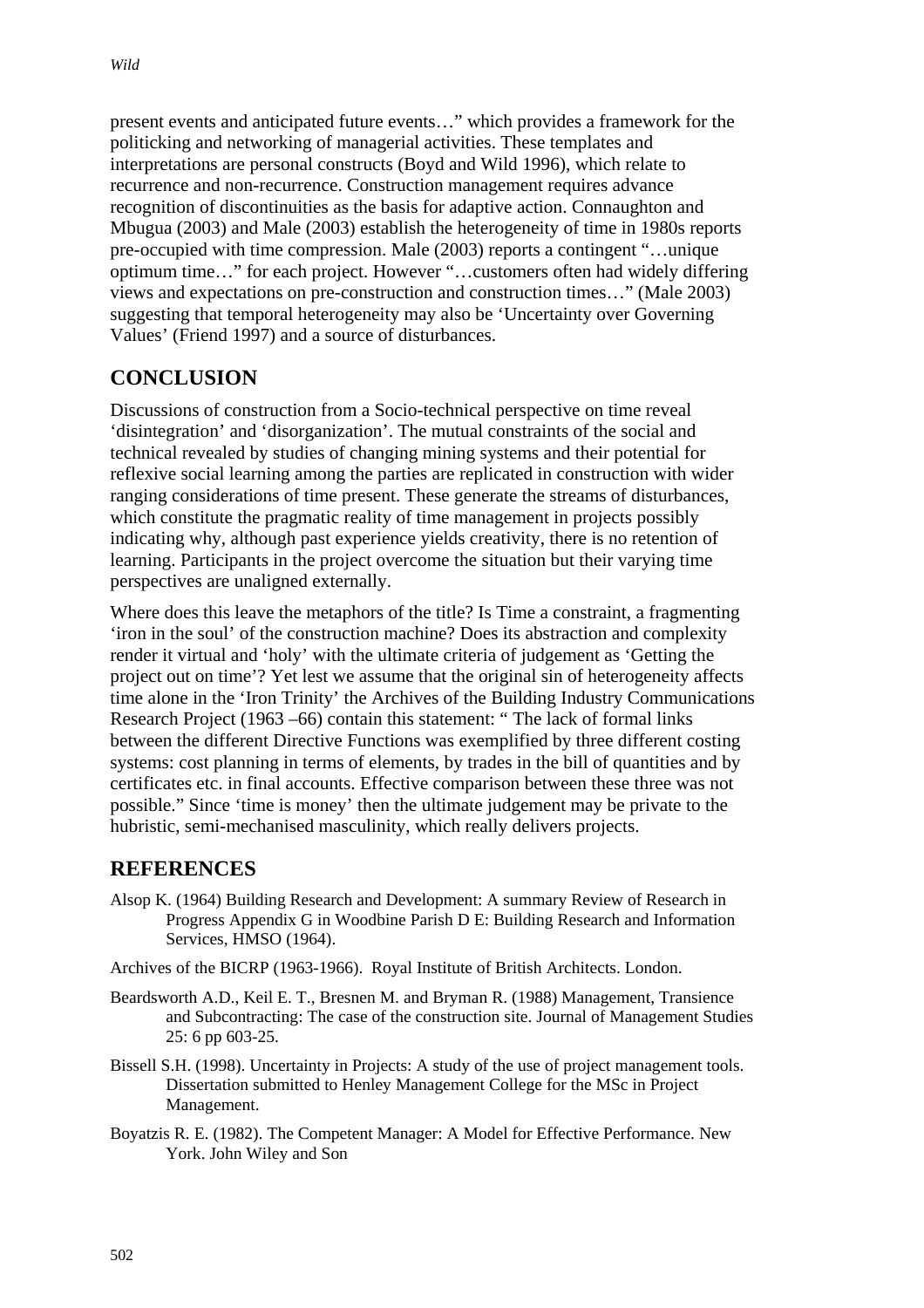- Boyd D. and Wild A. (1999) Construction Projects as Organizational Development in Proceedings of the 15<sup>th</sup> Annual Conference of the Association of Researchers in Construction Management (ARCOM), Liverpool John Moores University.15-17 September 1999. Ed. Will Hughes.
- Boyd D. and Wild A.(1996) Engaging with Personal Constructs to Improve Construction Projects in Proceedings of  $12^{th}$  Annual Conference of ARCOM, Sheffield, September 1996 Ed. A.Thorpe. ISBN 0 8863396607
- Bronowski J. (1973). The Ascent of Man. London. BBC Publications.
- Burns T (1966) On the Plurality of Social Systems. In Lawrence J. R. Operational Research and the Social Sciences. Tavistock. London.
- Clark P. A. (2000). Organizations in Action. Competition between contexts. Routledge. London
- Connaughton J. A. and Mbugua L. (2003) Faster building for Industry. In Murray M. and Langford D. ed (2003). Construction Reports, 1944-98. Blackwell Oxford.
- Crichton C. (1966) Uncertainty and Interdependence. London. Tavistock Publications.
- Emery F. E. (1974) Methodological assumptions of social forecasting. Annals of the American Academy of Political and Social Science
- Egan Sir John (1998). Rethinking Construction, DETR, London.
- Evans C. (1994) PA Consultants, Project Failure and Recovery, Presentation to the Association of Project Managers Exhibition, Meriden.
- Friend J. (1997), Connective Planning from Practice to Theory and back in: The Social Engagement of Social Science Vol.3 The Social Ecological Perspective ed. Eric Trist, Fred Emery and Hugh Murray. University of Pennsylvania Press, Philadelphia.
- Gray B. Collaborating: Finding Common Ground for Multiparty Problems, San Francisco: Jossey Bass (1989).
- Groak S. Is Construction an Industry? Construction Management and Economics 1994 Vol. 12, 287-293.
- Hassard J. (1997) Images of Time in Work and Organization in Clegg S. R. et al ed. (1997) Handbook of Organizational Studies, Sage Publications, London.
- Kolb D.A. (1984), Experiential Learning, Englewood Cliffs, Prentice Hall
- Lansley P. (1994) Analysing construction organizations. Construction Management and Economics, 12, (4), 337-348.
- Latham, Sir Michael (1993) Trust and Money, London HMSO.
- Latham, Sir Michael (1994) Constructing the Team, London HMSO
- Littler C. R. 1982: The Development of the Labour Process in Capitalist Societies.
- Male S. (2003) Faster Building for Commerce in Murray M. and Langford D. ed (2003). Construction Reports, 1944-98. Blackwell Oxford.
- Mintzberg H. (1989) Mintzberg on Management: Inside our Strange World of Organizations. Free Press. New York
- NBPI (1968). Pay and conditions in the Building Industry. Cmnd. 3837 HMSO. Phillips (1950): Report of a Working Party to the Minister of Works, HMSO
- Sharifi S. (1988). Managerial Work: A diagnostic Model. In Ed. Andrew M. Pettigrew (1988). Competitiveness and the Management Process. Blackwell. Oxford.